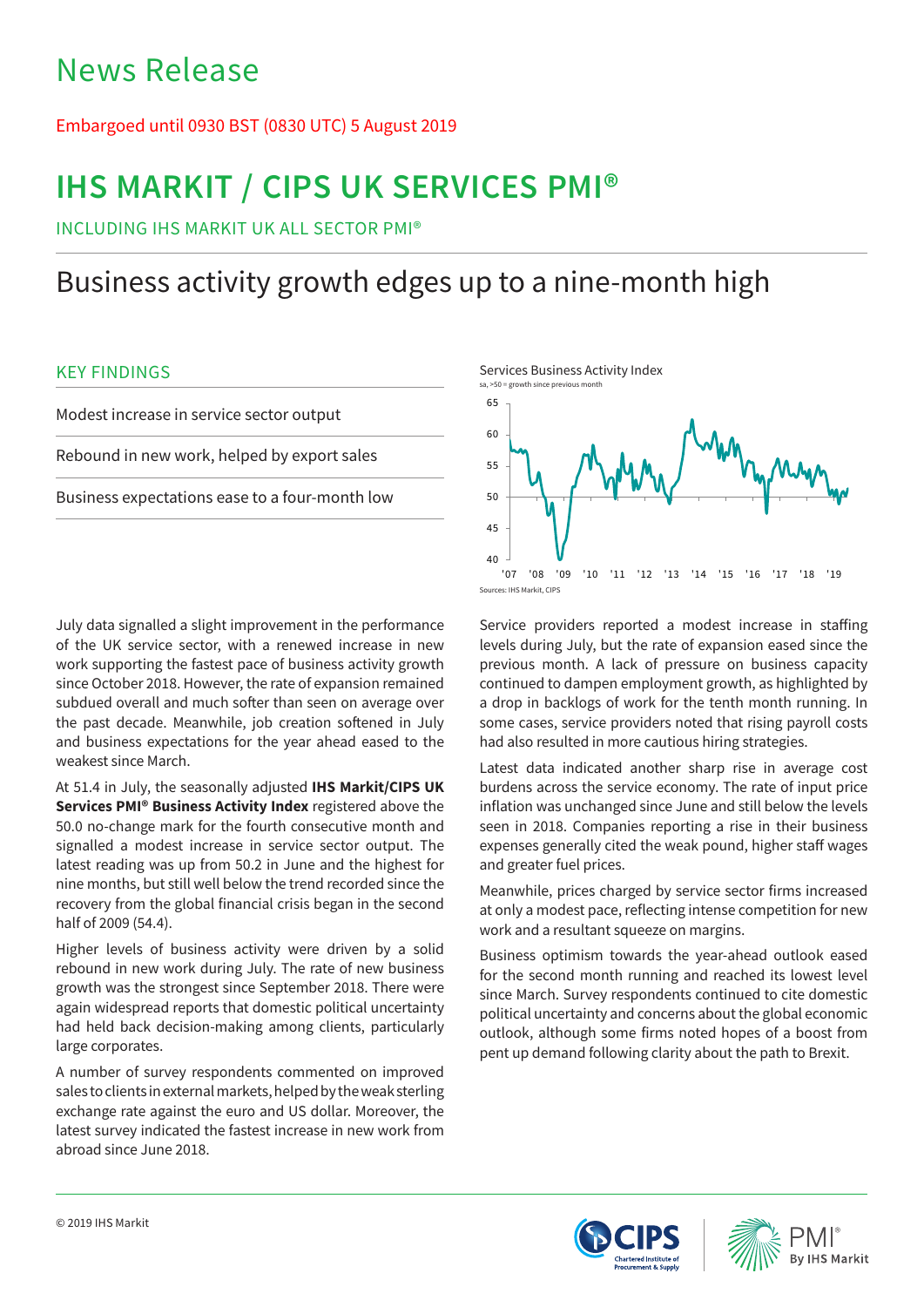### IHS MARKIT UK ALL SECTOR PMI®

## Service sector growth offset by falls in manufacturing and construction output

Composite Output Index<br>sa. >50 = growth since previous month s<br>sand the since previous mon



Sources: IHS Markit, CIPS

All Sector PMI indices are weighted averages of comparable manufacturing, construction and services PMI indices. Weights reflect the relative size of the manufacturing, construction and service sectors according to official GDP data.

The UK All Sector Output Index is a weighted average of the UK Manufacturing Output Index, the UK Total Construction Activity Index and the UK Services Business Activity Index.

At 50.3 in July, the seasonally adjusted All Sector Output Index picked up from 49.2 in June and signalled a fractional expansion of private sector business activity.

Stronger growth of service sector activity was offset by the steepest fall in manufacturing production for seven years, as well as another reduction in construction sector output.

## **COMMENT**

#### Chris Williamson, Chief Business Economist at IHS Markit, which compiles the survey:

*"An improved rate of growth in the service sector to the*  highest since October is welcome news after other PMI *surveys showed the sharpest drop in manufacturing output for seven years and a construction sector that is mired in its deepest downturn for a decade. However, the overall picture is one of an economy that is only just managing to skirt recession, with July's performance among the worst since*  the height of the global financial crisis in 2009.

"The latest PMI numbers are indicative of the economy stagnating at the start of the third quarter after indicating a 0.1% decline in the second quarter.

*"Even growth in the service sector remains worryingly subdued, constrained by a marked fall in business services activity, where the rate of decline in July has been exceeded only once in the past ten years. The best performing sector was consumer services, highlighting how the economy remains dependent on consumer spending to avoid contraction.*

"Inflationary pressures remained muted, with average *prices charged for goods and services rising at one of the*  weakest rates recorded over the past three years, as firms *increasingly resorted to competing on price to help drive sales."*

#### Duncan Brock, Group Director at the Chartered Institute of Procurement & Supply, said:

*"While services activity grew in July, this marginal improvement on last month is a smokescreen. Fundamental weaknesses remain in a sector pinned down by Brexit uncertainty and increasingly stagnant global economic growth.*

*"New order growth rose modestly, however the weakening pound was a boon to overseas customers, especially in the EU and US, as export orders rose to their highest levels since*  June 2018.

*"The downside to domestic currency weakness was that margins were placed under intense pressure. Firms were caught between an intensely competitive marketplace, and*  rising fuel and salary costs. This anxiety prevented firms *from passing on costs, and translated into the lowest levels*  of business optimism since March this year.

*"Supply chain managers voiced grave concerns that without a sustained period of stability, this will amplify the risk to*  the largest contributor to UK GDP and services could follow *the construction and manufacturing sectors into contraction territory within a few short months."*